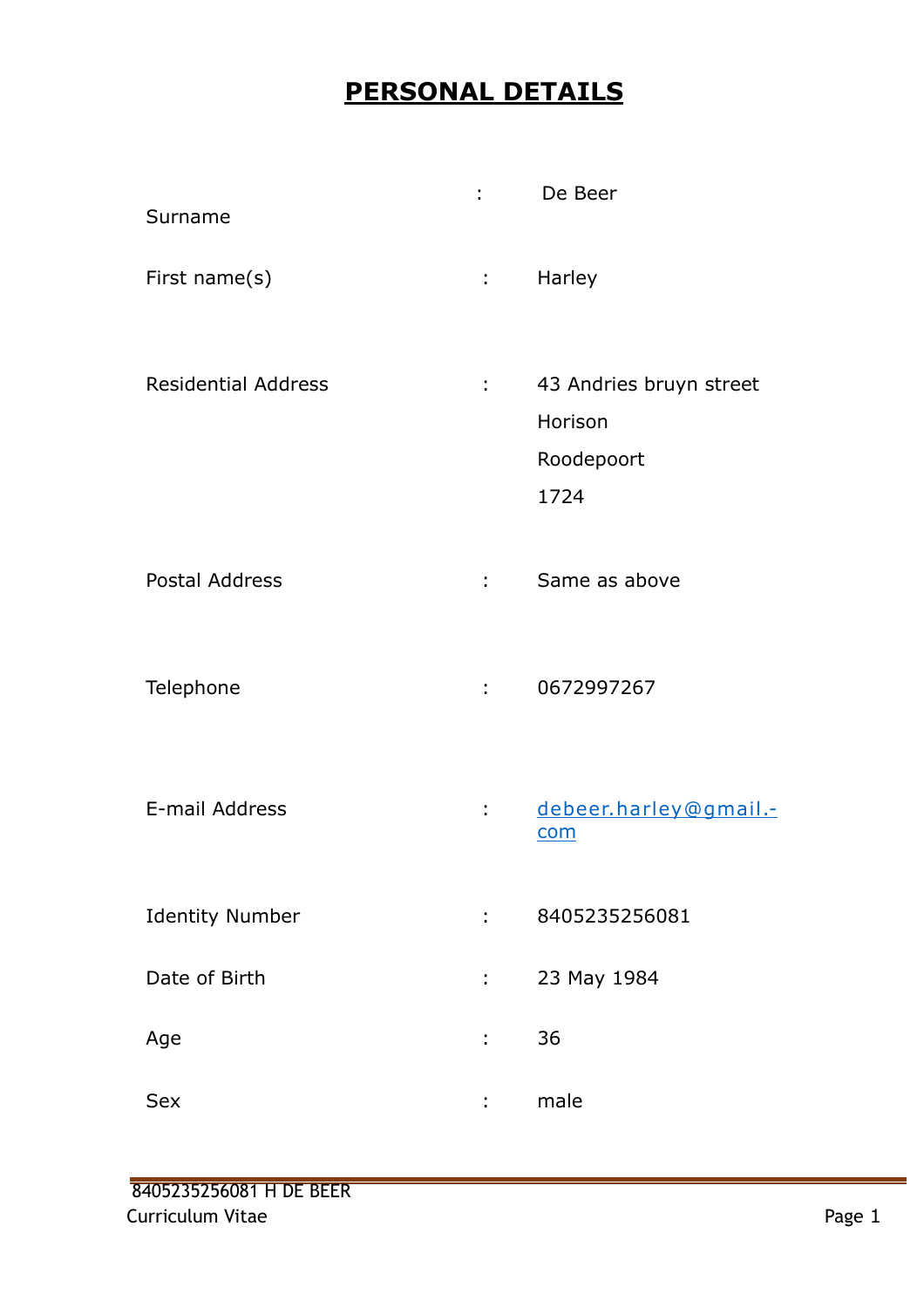| <b>Marital Status</b>       |    | Singe                             |
|-----------------------------|----|-----------------------------------|
| <b>Nationality</b>          |    | South-African                     |
| Languages                   | t, | First- English<br>OTHER-Afrikaans |
| Religion                    | ٠  |                                   |
| <b>Criminal Offences</b>    | ÷  | <b>None</b>                       |
| Health<br>Computer literacy | ٠  | Excellent<br>Microsoft, mac IOS   |

## **EDUCATIONAL DETAILS**

### **High School**

| <b>School Attended</b> | ÷ | Kings school Bryanston<br>Ferndale high |
|------------------------|---|-----------------------------------------|
| Year $(s)$             | ÷ | 1998-2000<br>Grade 10                   |

Johannesburg technical college : 2000-2001 N3 mechanical engineering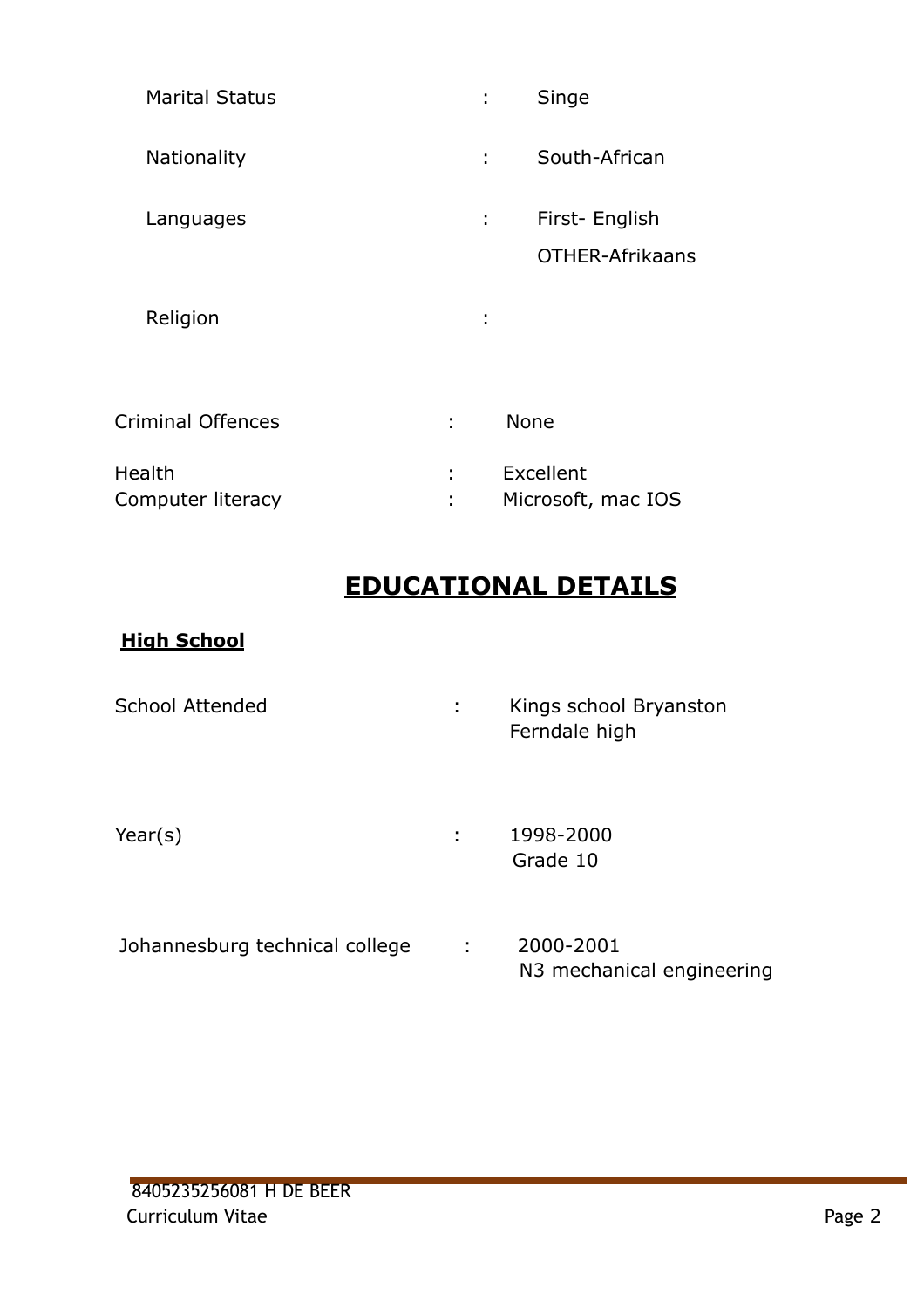## **CURRENT FULL TIME EMPLOYMENT**

| Current Place Of Employment | $\mathcal{L}^{\text{max}}$ | Rhythm city drama                                                                                                                                                                                                                                                              |
|-----------------------------|----------------------------|--------------------------------------------------------------------------------------------------------------------------------------------------------------------------------------------------------------------------------------------------------------------------------|
| Position Of Employment      | $\mathcal{L}^{\text{max}}$ | Vision control, Technical direction                                                                                                                                                                                                                                            |
| <b>Duties</b>               |                            | Ensuring the picture produced by the<br>Cameras is the best possible under the<br>Circumstances and that all cameras<br>Match colour, exposure, contrast and<br>Values.<br>The supervision and maintenance of all<br>Technical aspects of the show, from<br>Lighting to camera |
| Reference(s)                | ÷.                         | Gerrard Savinjie (RC line producer)                                                                                                                                                                                                                                            |
| <b>Contact Number</b>       |                            | 082 828 8500<br>011 719 4530<br>Gerrards.rc@soapcitysa.co.za                                                                                                                                                                                                                   |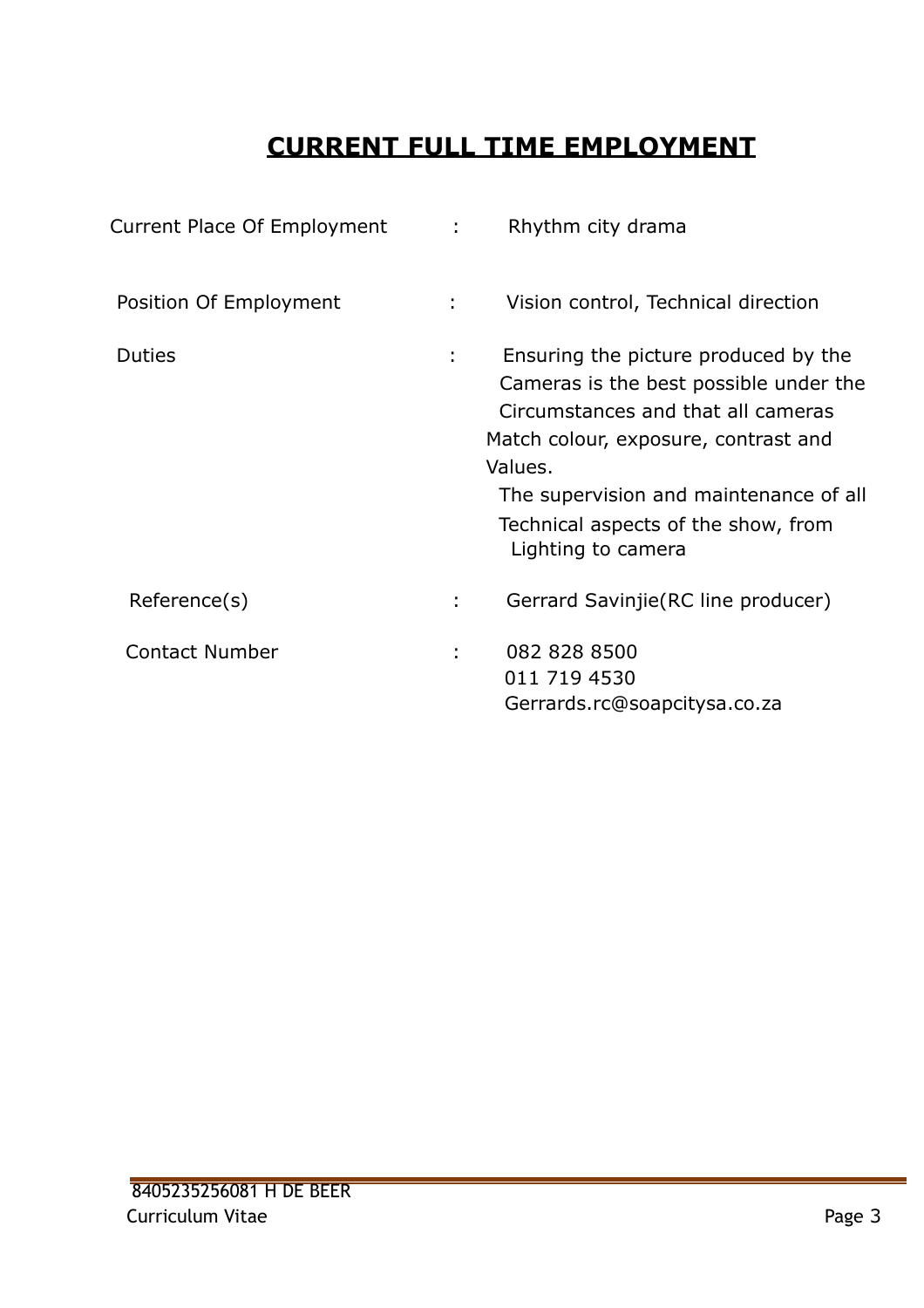## **Previous FULL TIME EMPLOYMENT**

| Place of Employment        | backstage drama, E-TV news                                                                                                                                                                                                                                                                                                                              |
|----------------------------|---------------------------------------------------------------------------------------------------------------------------------------------------------------------------------------------------------------------------------------------------------------------------------------------------------------------------------------------------------|
| Position of employment     | lighting assistant, rigger<br>÷.                                                                                                                                                                                                                                                                                                                        |
| <b>Duties</b>              | : Responsible to ensure that the picture<br>By the camera is the best possible picture<br>Under the given circumstances, with special<br>Attention to:                                                                                                                                                                                                  |
|                            | -Technical quality<br>-Colour balance<br>-Contrast<br>-The signal specifications required for<br><b>Broadcast</b><br>-Operation of and understanding of all<br>Technical equipment that forms the matrix<br>-To identify and fix picture irregularities and<br>Non Broadcast standard issues<br>-To give technical and creative<br>Support to directors |
| Year                       | : 1St November 2004-April-2007                                                                                                                                                                                                                                                                                                                          |
| Reference(s)               | : Gerrad Savinjie (FC line producer)                                                                                                                                                                                                                                                                                                                    |
| Contact numbers            | 082 828 850<br>$(011)$ 719 4530<br>Gerrads.rc@soapcitysa.co.za                                                                                                                                                                                                                                                                                          |
| <b>Place of employment</b> | : AB Wood Work<br>2002-2004                                                                                                                                                                                                                                                                                                                             |

Machinist and Cabinet Making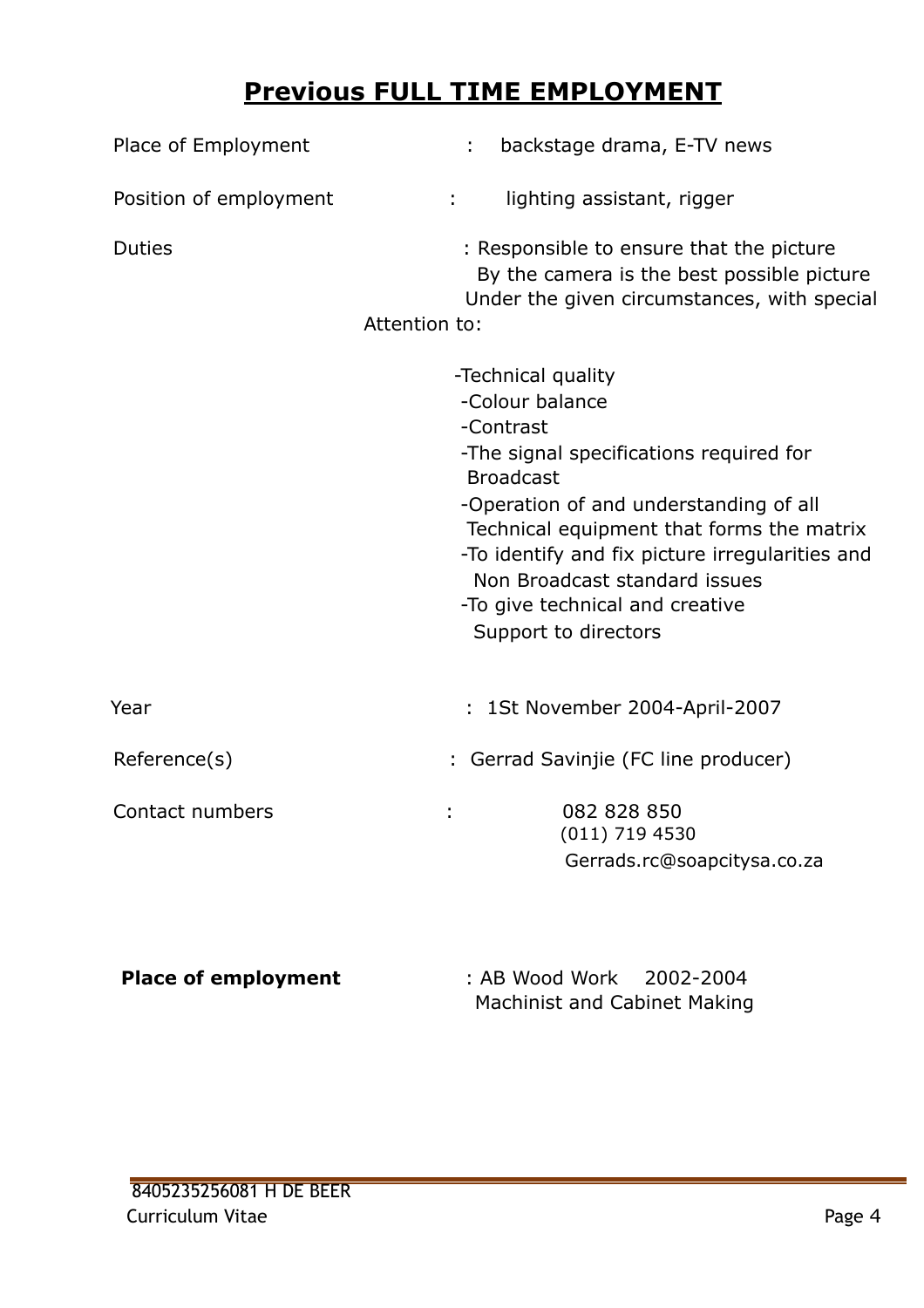# **PREVIOUS PART-TIME EMPLOYMENT**

Position of employment : Cashier (Mr Video) 2000-2001 Waiter – New Covenant Church coffee shop (1999-2000)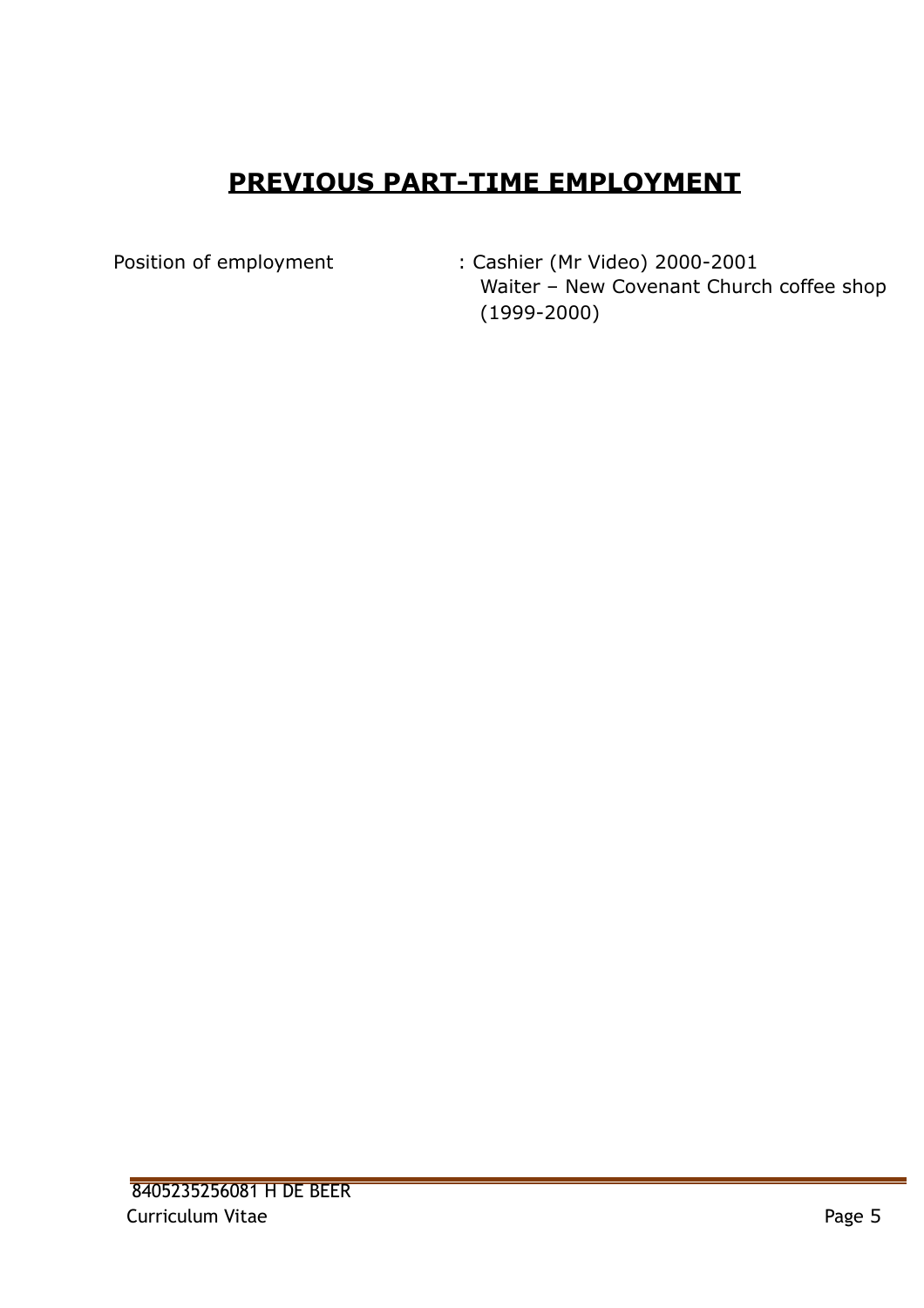## **OTHER OPERATIONAL KNOWLEDGE AND EXPERIENCE**

- SONY FS Range
- SONY PMW Range
- DSLR Cameras.
- GEEVS Recording Control.
- VT Machines.
- ETC and other manufacturers of Lighting desks and
- Dimmers.
- Martin & Robe Moving heads.
- AJA K1 Racks.
- Location shoots-Rigging of camera equipment.
	- -Set up of lights as per DOP instructions

 - Operational Understanding of generators single phase And three phase.

#### **Lighting Design.**

### **Drama 3 Point Lighting**

Stage Performance.

- Theatre Performance.
- Green Screen.
- Talk Shows and NEWS.
- Gels and Different Effects of each.
- CCU Based Broadcast Cameras HD & SD.
- Knowledge in Canon & Fujinon Lense settings and
- Remotes.
- Picture Composition & Framing.